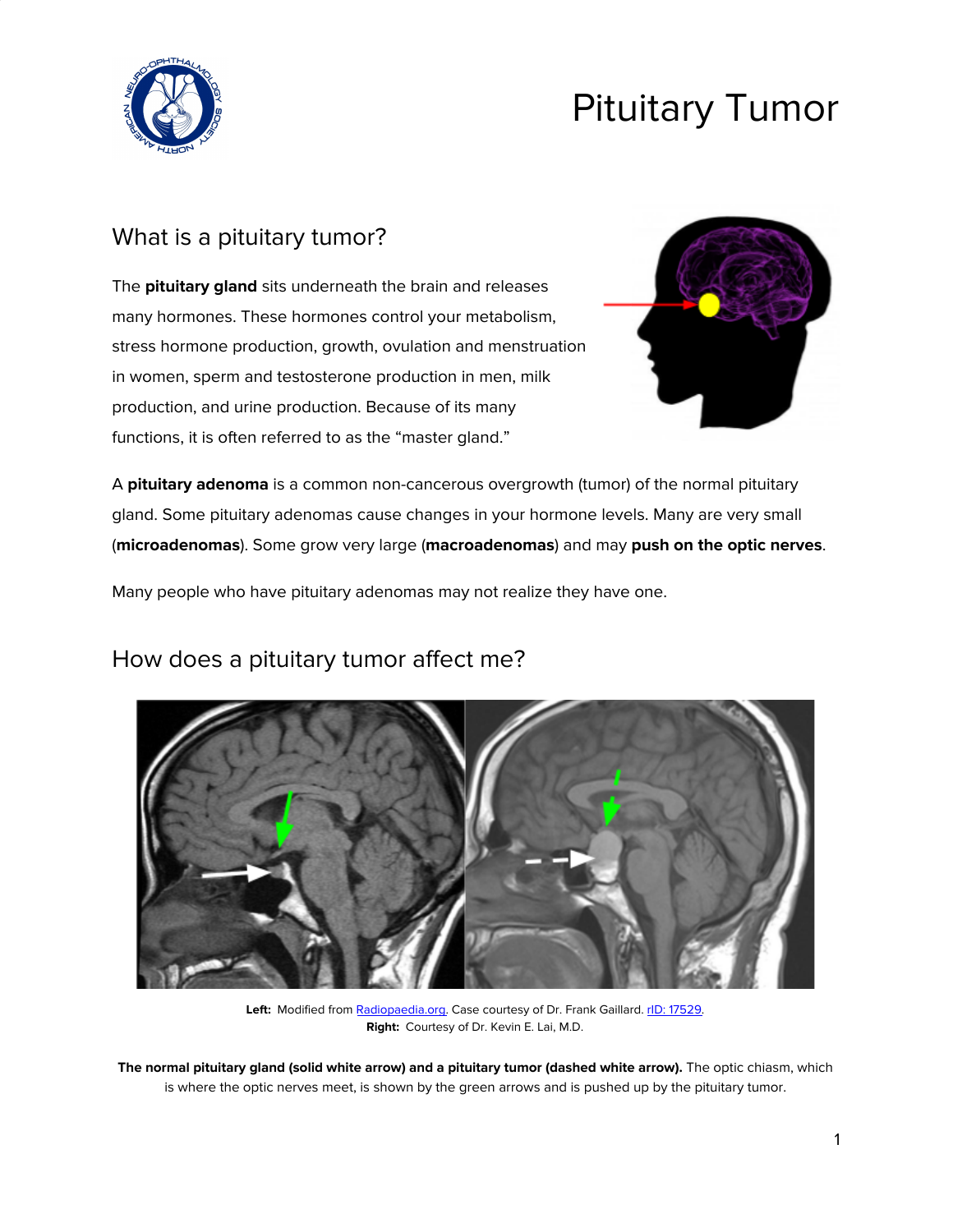- The **optic nerves** meet behind the eye at the **optic chiasm**.
- Because the optic chiasm sits above the pituitary gland, **a large pituitary tumor can push on the optic nerves or chiasm and cause vision loss**.
- Your peripheral vision is typically affected, but you may also lose central vision and color vision. You may not notice any problems until you have lost a lot of vision. **The vision loss can become permanent.** This may limit your ability to drive or do other daily activities.





**Peripheral (side) vision loss from a pituitary tumor.** The left half of the vision in the left eye and the right half of the vision in the right eye are dark.

- In rare cases, pituitary adenomas may also cause double vision, abnormal eye movements, a big pupil, droopy eyelids, or numbness on one side of the face.
- **Many pituitary tumors do not cause any symptoms.** Some people have headaches, and abnormal hormone levels may affect the body in different ways. A hormone specialist (**endocrinologist**) helps evaluate hormone levels.
- Sometimes pituitary tumors cause low hormone levels (**hypopituitarism**), which may make you feel ill, feverish, sluggish, or fatigued.
- Very rarely, there can be rapid bleeding into the tumor, a condition known as **pituitary apoplexy**. People with pituitary apoplexy develop a sudden, severe headache, often with double vision or blurred vision, and may also feel feverish or have flu-like symptoms. **If you develop these symptoms, you should call your doctor or go directly to the emergency department.**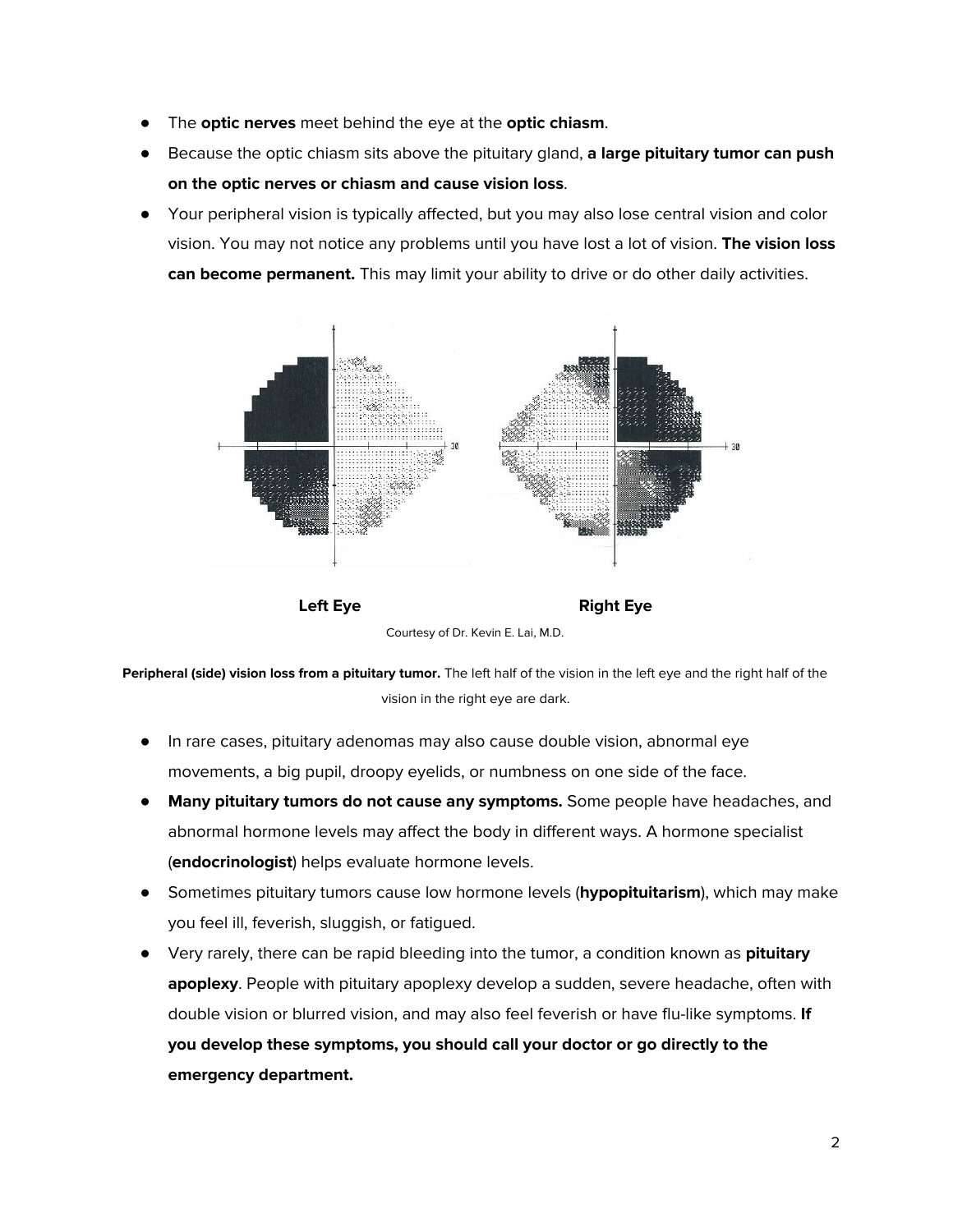# Why do I need to see a neuro-ophthalmologist?

Because pituitary tumors affect so many systems in your body, you may need to have several different specialists who will help coordinate the best care for you.

- An **ophthalmologist** or **neuro-ophthalmologist** checks your central and peripheral vision as well as your color vision and your eye movements.
- An **endocrinologist** monitors your hormones and treats any hormonal imbalances, and in some cases can use a medicine to treat your tumor.
- A **neurologist** may monitor the tumor and treat the headaches.
- A **neurosurgeon** may need to perform surgery to treat the tumor.
- A **radiation oncologist** may use radiation to treat your tumor.

To help measure your vision, your doctor may perform several tests. The **visual acuity** measures the sharpness of your central vision (ability to read the eye chart). **Color vision** can be tested using various plates with figures or numbers on them. A **visual field** test maps your field of vision. Other tests may also help your doctor look for changes in your optic nerves due to pressure on them from the tumor.

A **CT scan** or an **MRI scan** can help measure the size of the tumor, and determine how close it is to your optic nerves and other parts of your brain.

# How are pituitary tumors treated?

**Not all tumors need to be treated!** Small tumors that do not cause any symptoms may be monitored without treatment.

- Hormonal imbalances are treated with **medications** prescribed by your endocrinologist. Some types of pituitary tumors can be treated with medications alone.
- **Surgery** (performed by a neurosurgeon) may be needed if the tumor can't be treated with medication and is causing symptoms, including vision problems. The goal of surgery is to reduce the size of the tumor (debulking). Some tumor cells are almost always left behind. However, because these cells tend to grow slowly, more surgery may not be needed.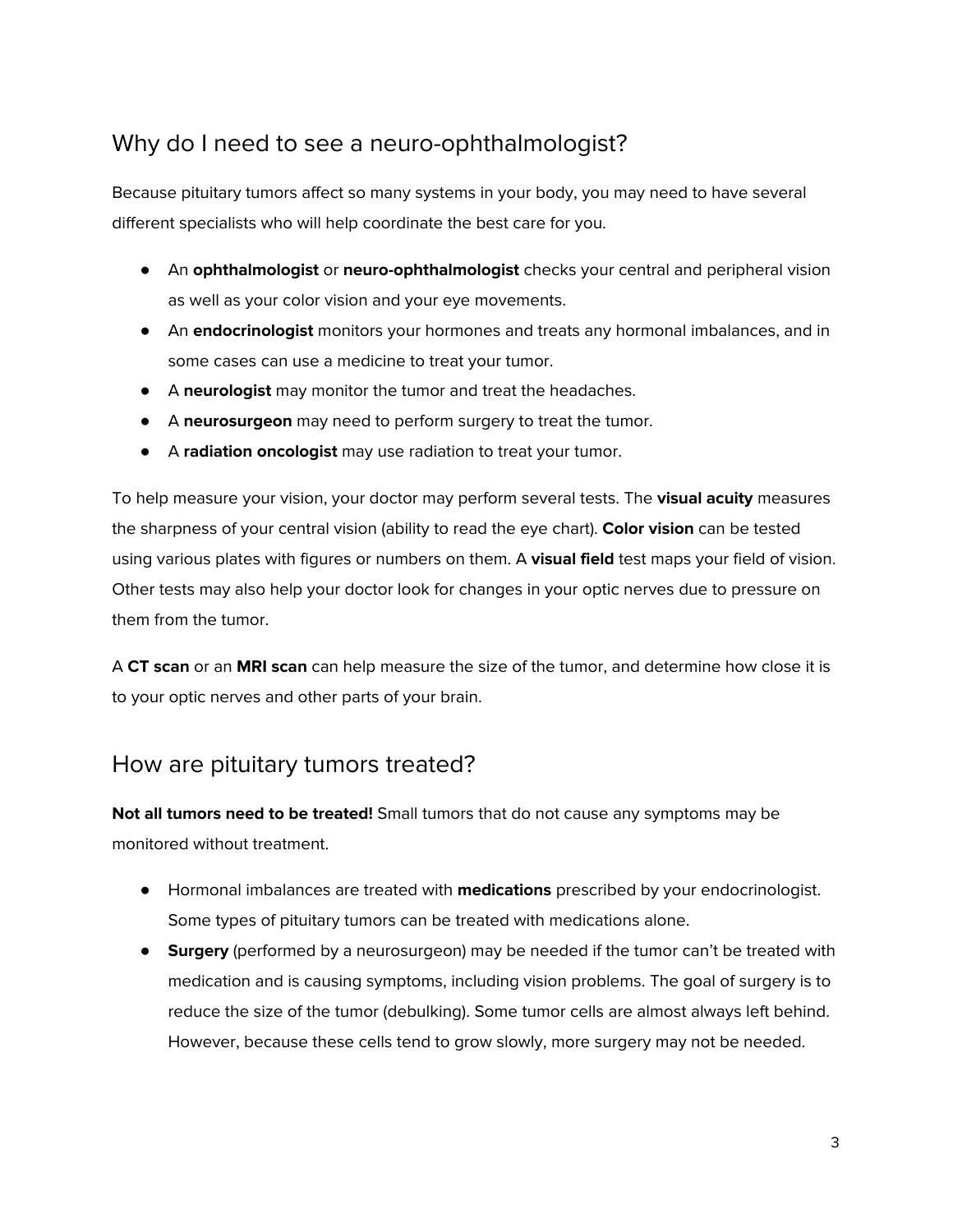- In some cases, **radiation therapy** may be used to "kill" tumor cells. If the pituitary tumor is pressing on the optic nerve, focal radiation (focused on one spot) usually is not used, as it could damage the optic nerves. Because radiation therapy may affect how your pituitary gland works, you may need hormone medications after being treated. **Radiation is used to prevent further growth of the tumor, and usually doesn't shrink it much.**
- For people with **double vision**, shrinking the tumor with medication or surgery can help. Your doctor may discuss other treatments for your double vision.
- People with **pituitary apoplexy** may need to be admitted to the hospital for close monitoring, hormone or steroid treatments, or surgery.

## What is my prognosis? Will my vision get better?

**Pituitary tumors are typically benign (non-cancerous) and slow-growing.** The longer you have vision loss, the less likely your vision will improve with treatment. However, even when there are signs of permanent damage to the optic nerves, **there can be good visual recovery if the pressure on the optic nerves is relieved with medication and/or surgery**.

# How often do I need to be examined?

Your ophthalmologist or neuro-ophthalmologist may see you in follow-up visits to make sure you do not develop any vision problems. How often the appointments need to be will depend on your vision, MRI scan results, and how quickly your vision has changed in the past. Your eye doctor may also examine you before and after any treatments. Once your vision is stable, you and your doctor may choose to extend the duration between your follow-up appointments.

Because pituitary tumors continue to grow slowly, even after a successful surgery, the tumor may come back. To help monitor the tumor, **a brain scan (typically an MRI) should be performed on a regular basis**. How often you need to be checked is different for everyone and should be discussed with your doctors.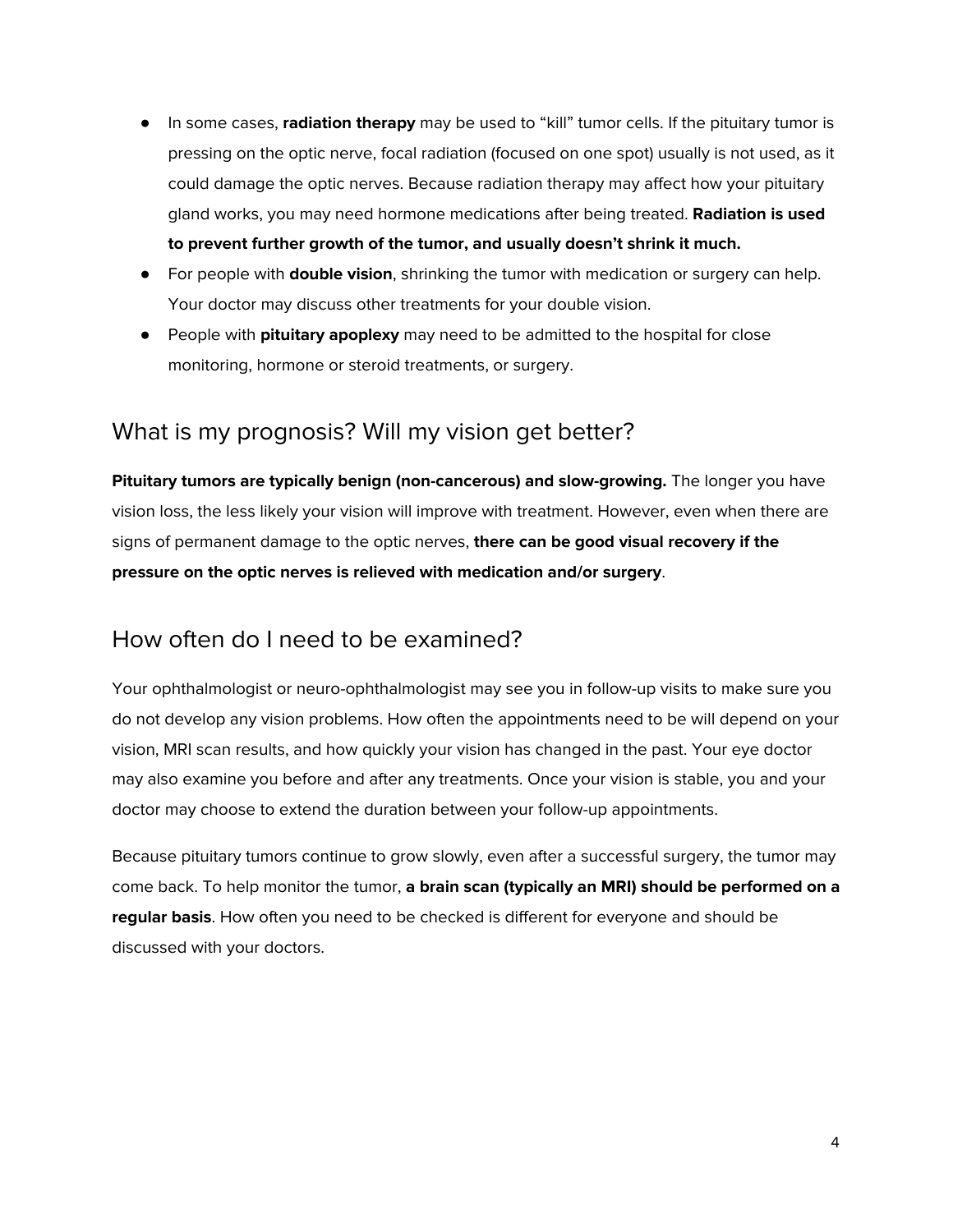# Additional Reading/Resources

#### Other Websites

- **Pituitary Tumor, by the National Library of Medicine on MedlinePlus** ([https://www.nlm.nih.gov/medlineplus/ency/article/000704.htm\)](https://www.nlm.nih.gov/medlineplus/ency/article/000704.htm)
	- This article from the U.S. National Library of Medicine is short but provides a lot of useful information about pituitary tumors. It also contains a video about the pituitary gland and how various hormones affect the body.
- **Pituitary Tumors, by The National Cancer Institute at the National Institutes of Health** ([http://www.cancer.gov/types/pituitary\)](http://www.cancer.gov/types/pituitary)
	- Most pituitary tumors are not cancerous, but the National Cancer Institute has a good handout that describes pituitary tumors.
- **Pituitary Tumors, by the Mayo Clinic**

([http://www.mayoclinic.org/diseases-conditions/pituitary-tumors/basics/definition/con-200](http://www.mayoclinic.org/diseases-conditions/pituitary-tumors/basics/definition/con-20028814) [28814](http://www.mayoclinic.org/diseases-conditions/pituitary-tumors/basics/definition/con-20028814))

- The Mayo Clinic has a web article about pituitary tumors geared towards patients.
- **Pituitary Tumors, by The American Cancer Society** ([http://www.cancer.org/cancer/pituitarytumors/\)](http://www.cancer.org/cancer/pituitarytumors/)
- **Pituitary Tumors, by the Johns Hopkins Neurology and Neurosurgery Department** ([http://www.hopkinsmedicine.org/neurology\\_neurosurgery/centers\\_clinics/pituitary\\_cente](http://www.hopkinsmedicine.org/neurology_neurosurgery/centers_clinics/pituitary_center/pituitary-tumor/) [r/pituitary-tumor/](http://www.hopkinsmedicine.org/neurology_neurosurgery/centers_clinics/pituitary_center/pituitary-tumor/))
	- Like the Mayo Clinic, Johns Hopkins has a web article about pituitary tumors.
- **Pituitary Adenoma, by the American Academy of Ophthalmology's EyeWiki Project** ([http://eyewiki.aao.org/Pituitary\\_Adenoma](http://eyewiki.aao.org/Pituitary_Adenoma))
	- This article is a more technical description of pituitary tumors written for eyecare professionals, but contains up-to-date information about how doctors manage and treat pituitary tumors.
- **Pituitary Adenoma, by Wikipedia** ([https://en.wikipedia.org/wiki/Pituitary\\_adenoma](https://en.wikipedia.org/wiki/Pituitary_adenoma))
	- This may be too technical for some readers, but may be easier to read than the EyeWiki article. Because Wikipedia is written and edited by the general public, it may be less accurate than the above websites, which are expert-written.